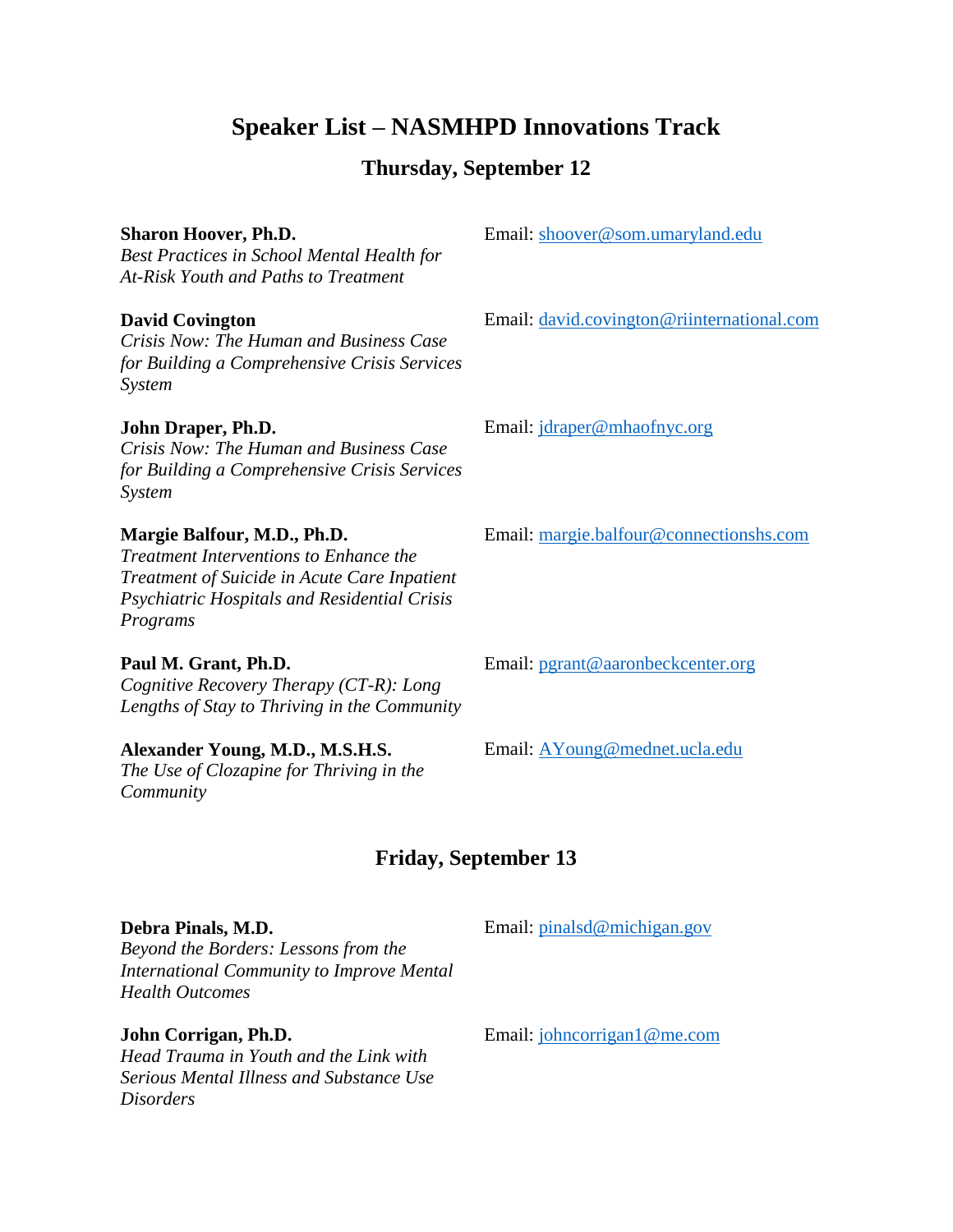#### **Niranjan S. Karnik, M.D., Ph.D.**

*Addressing Intersecting Social and Mental Health Needs among Transition-Aged Homeless Youth*

#### **Kenneth Minkoff, M.D.**

*Integrated Systems and Services for People with Co-Occurring Mental Health and Substance Use Conditions: What's Known, What's New, and What's Now?*

#### **Sarah Arnquist**

*Crisis Systems from a Public Health Perspective, for All Payers*

#### **Jennifer Black**

*Crisis Systems from a Public Health Perspective, for All Payers*

#### **Briana Duffy**

*Crisis Systems from a Public Health Perspective, for All Payers*

### **Victoria Tokarski**

*Crisis Systems from a Public Health Perspective, for All Payers*

#### **Emily Gadbois, Ph.D.**

*Older Adult Focus: Effects of CMS' Measure of Antipsychotic Prescribing Practices for Nursing Facilities*

#### **Kristin Neylon, M.A.**

*Older Adult Focus: Effects of CMS' Measure of Antipsychotic Prescribing Practices for Nursing Facilities*

#### **Jessica Ogareek, M.S.**

*Older Adult Focus: Effects of CMS' Measure of Antipsychotic Prescribing Practices for Nursing Facilities*

Email: [Niranjan\\_Karnik@rush.edu](mailto:Niranjan_Karnik@rush.edu)

Email: [kminkov@aol.com](mailto:kminkov@aol.com)

Email: [sarah.arnquist@beaconhealthoptions.com](mailto:sarah.arnquist@beaconhealthoptions.com)

Email: [Jennifer.Black@beaconhealthoptions.com](mailto:Jennifer.Black@beaconhealthoptions.com)

Email: [briana.duffy@beaconhealthoptions.com](mailto:briana.duffy@beaconhealthoptions.com)

Email: [Victoria.Tokarski@beaconhealthoptions.com](mailto:Victoria.Tokarski@beaconhealthoptions.com)

Email: [emily\\_gadbois@brown.edu](mailto:emily_gadbois@brown.edu)

Email: [Kristin.Neylon@nri-inc.org](mailto:Kristin.Neylon@nri-inc.org)

Email: [Jessica\\_Ogarek@Brown.Edu](mailto:Jessica_Ogarek@Brown.Edu)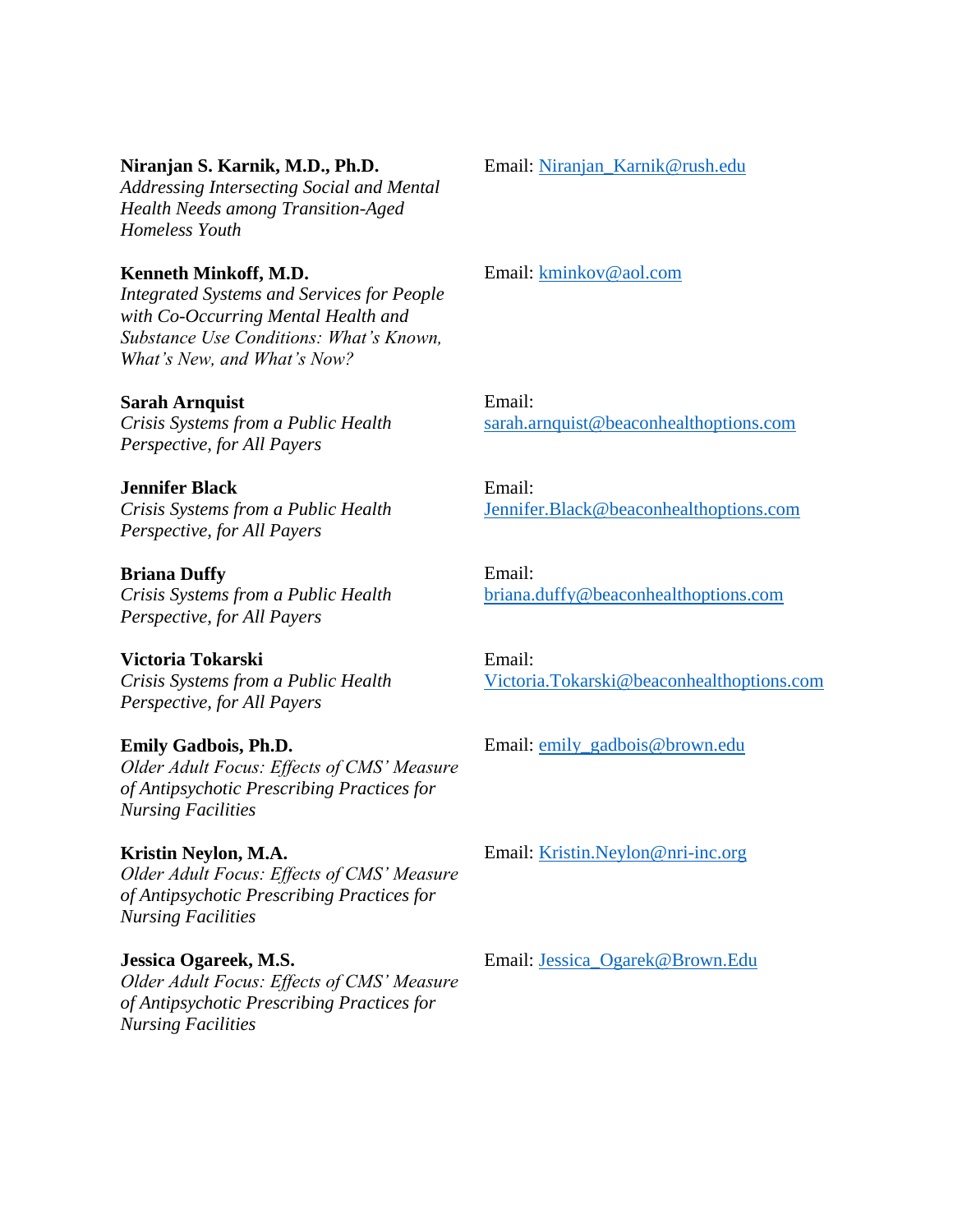#### **Dena Stoner**

*Older Adult Focus: Effects of CMS' Measure of Antipsychotic Prescribing Practices for Nursing Facilities*

**Tim Knettler, M.B.A., C.A.E.**

*Workforce and Serious Mental Illness and Substance Use Disorders*

Email: [Dena.Stoner@hhsc.state.tx.us](mailto:Dena.Stoner@hhsc.state.tx.us)

Email: [tknettler@nri-inc.org](mailto:tknettler@nri-inc.org)

# **Speaker List – NASMHPD Annual 2019 Meeting**

# **Saturday, September 14**

#### **Ibis S. Carrión González, Psy.D.**

*National Mental Health Technology Transfer Centers: National American Indian and Alaska Native ATTC, MHTTC & PTTC; National Hispanic and Latino MHTTC; and the MHTTC Network Coordinating Office*

## **Heather J. Gotham, Ph.D.**

*National Mental Health Technology Transfer Centers: National American Indian and Alaska Native ATTC, MHTTC & PTTC; National Hispanic and Latino MHTTC; and the MHTTC Network Coordinating Office*

## **Anne Helene Skinstad, Psy.D., Ph.D.**

*National Mental Health Technology Transfer Centers: National American Indian and Alaska Native ATTC, MHTTC & PTTC; National Hispanic and Latino MHTTC; and the MHTTC Network Coordinating Office*

**Cliff Douglas, J.D.** *Saving Lives by Reducing Tobacco Use*

**Robert Glover, Ph.D.** *Saving Lives by Reducing Tobacco Use*

**Heath Hayes**

*Saving Lives by Reducing Tobacco Use*

Email: [ibis.carrion@uccaribe.edu](mailto:ibis.carrion@uccaribe.edu)

Email: [gothamh@stanford.edu](mailto:gothamh@stanford.edu)

Email: [anne-skinstad@uiowa.edu](mailto:anne-skinstad@uiowa.edu)

Email: [cliff.douglas@cancer.org](mailto:cliff.douglas@cancer.org)

Email: [bob.glover@nasmhpd.org](mailto:bob.glover@nasmhpd.org)

Email: [Heath.Hayes@odmhsas.org](mailto:Heath.Hayes@odmhsas.org)